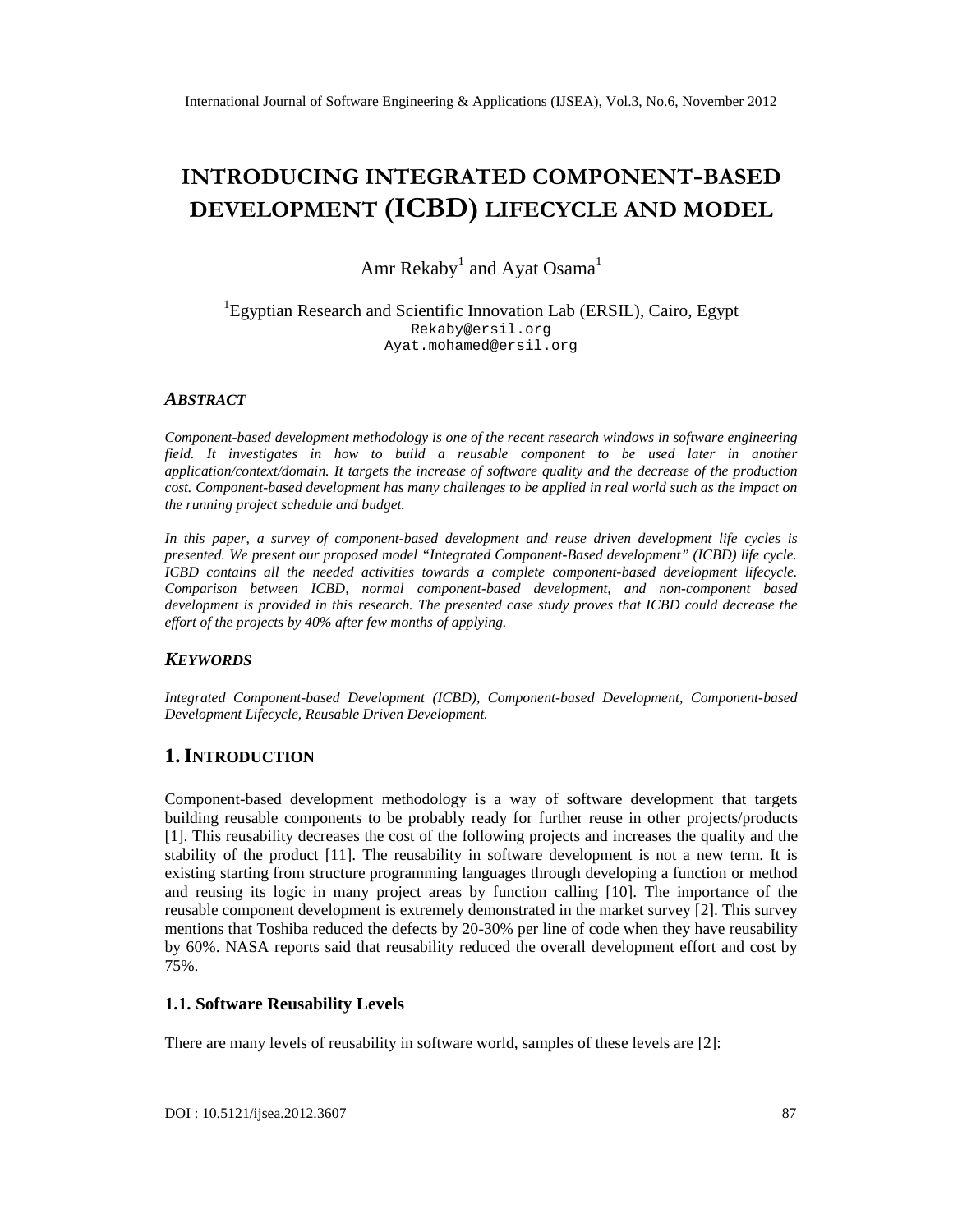• Code-level component reusability

Source code constructs a component (fine-grained unit). This component is reusabilityenabled to be injected in another context. The new projects may be within the same business domain or they may be in a different business domain. Technology disciplines are a restricting constraint on such reusability level, for example: Java component will not be reused in .Net project even if they are in the same domain and fulfil all the requirements' needs. Code-level components are always targeting technical functional reusability, not a business functional providing. Examples of technical functionality are: logging, XML manipulation, XSLT conversion, java objects mapping, etc. Business functionality examples are: student registration, employees' pay roll management. Reusability of object oriented classes affects the needed testing efforts positively [12].

• Functional module reusability

Functional module level is the wider scope of code-level reusability. The module is a coarse-grained component that contains many code-level components. On this level, the module could be business functional provider, technical functional provider or both.

• Design pattern reusability

Design pattern is a commonly known way of reusability. Design pattern is a design (and might include implementation) of already experienced solutions for common known problems. These solutions are reused in any context which faces the same problem.

• Library reusability

Library is an encapsulated version of functional module reusability. It is a black box which provides concrete services. Library is also technical dependant. It could provide a technical/business services.

Service oriented reusability

From service oriented architecture (SOA) point of view, the system is built based on a set of independent services. These services are exposed to be used according to a consuming schema. Who have the privilege, and use the schema properly, could consume these services.

• Framework reusability

Framework is a huge reusable unit that contains services and could manage his work through internal lifecycle. Frameworks always have a lot of configuration and customization towards more users' satisfaction acquiring. Examples of java web development frameworks are JSF, hibernate, spring, etc.

• Configurable application reusability

Products in specific domain (clinical management for example) are high configurable applications. These products are highly customized enabled to be able to be adapted with customer needs to achieve the satisfaction. A big constraint in such level is the business domain. Almost all these products are very coupled with specific business domain and family of specific requirements.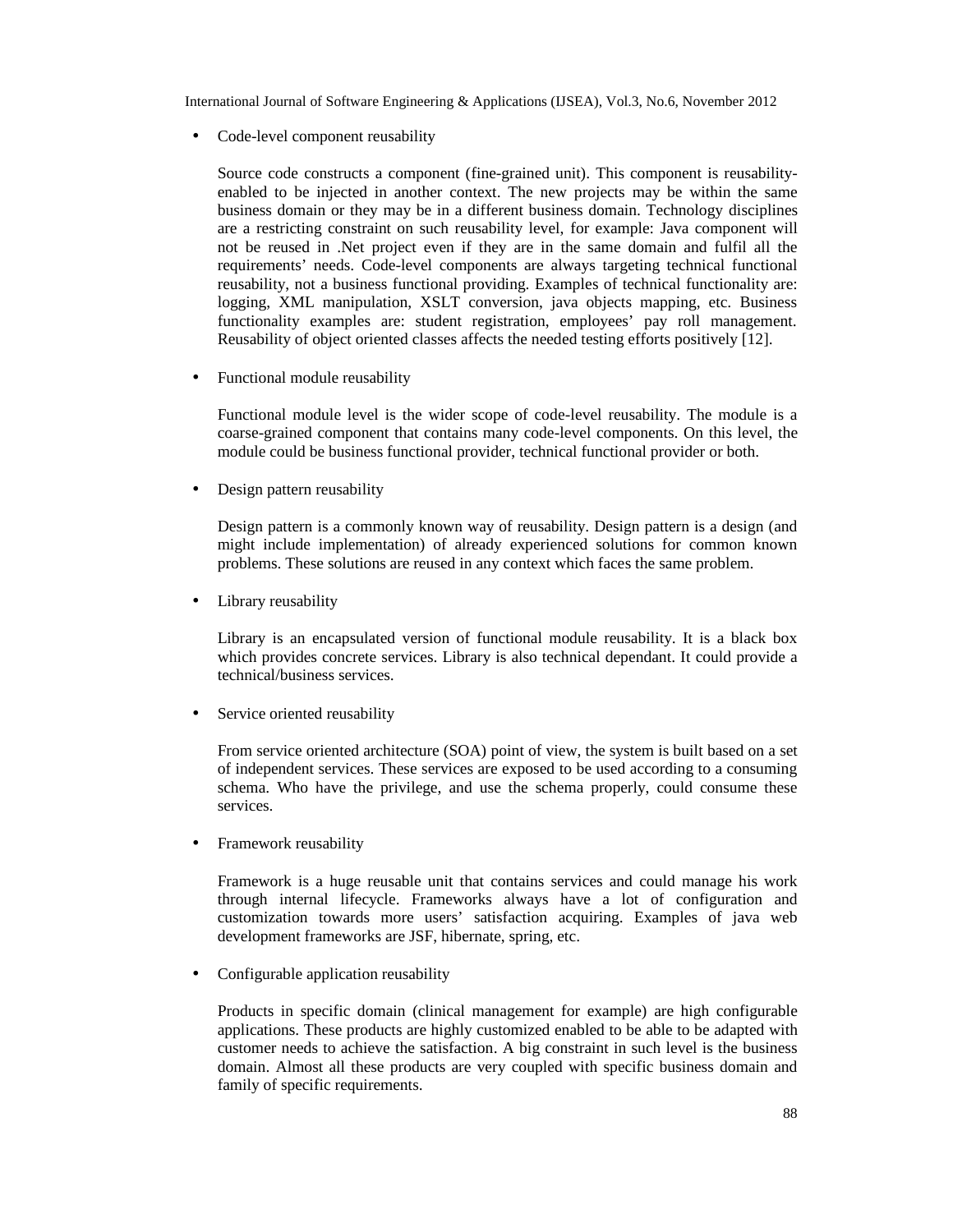• Commercial-O-The-Shelf reusability

Commercial on the shelf integration is the highest reusable components level. It integrates already developed and running commercials from the shelf to get more complicated functionality. Huge organizations like HP, IBM perform these integrations between their products towards more business deals, sales and revenue generation.

This paper focuses on a fine-grained and medium-grained reusability. It focuses on levels from code-level to SOA reusability.

#### **1.2. Component-based Development Model Introduction**

The cost reduction comes from deleting part of the development effort in the project; uses already implemented stuff, and just integrate it into the new project code. Already done components are theoretically tested before, so it would increase the product quality. Detailed life cycle of the reusable component development is discussed in section 2. "White box" and "Black box" components are proposed in section 3 as part of the proposed integrated component-based development life cycle (ICBD). Initially, there are two roles in component-based development lifecycle [4]:

• Component producer:

This is the team that creates the reusable components and tests it to be ready for future needs. This could be done in many ways like:

- o A separate team activity. This team searches for components that are needed, then design and develop them in advance.
- o As post project activities, after the project delivery, investigators work on the project's artifacts to extract components which could be reused later in other projects.
- Component consumer:

This is the new project teams who get the components and integrate them into their new source code. The reusable component always stored in specific repository for components. This repository is the source for consumer searching.

ICBD model proposed in this paper (presented in section3) will present a new vision in these roles.

Budget and cost is the main driver in the software projects. The projects decide either they consume already existing components or develop their new own according to cost calculations. More details of the cost calculations are presented in next sections.

The structure of the paper is as the following: section 2 presents a survey on the component based development life cycle and guidelines, section 3 contains the proposed "Integrated component based development model", and evaluation and assessment are presented in section 4. At the end of the paper, the conclusion is provided.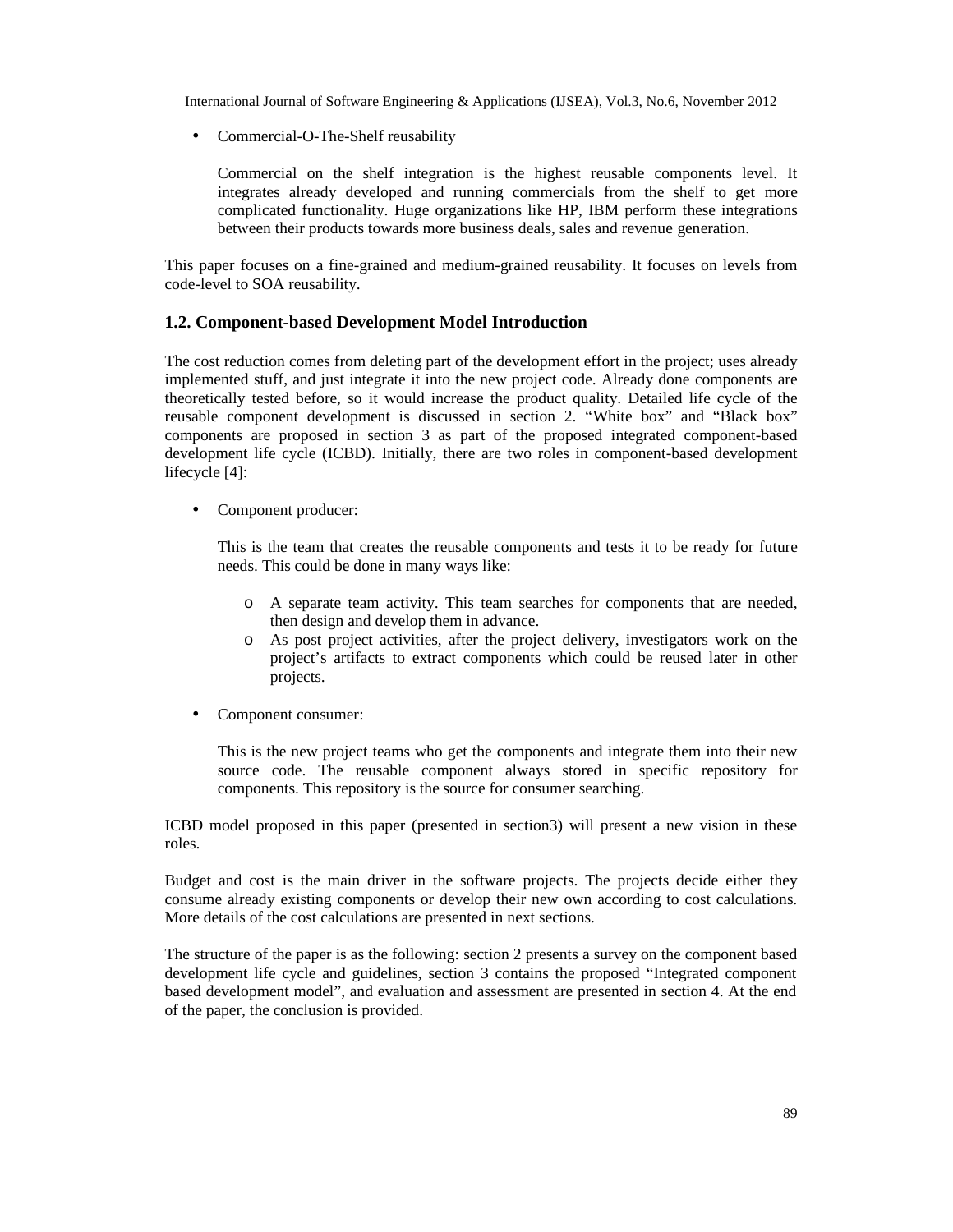#### **2. COMPONENT-BASE DEVELOPMENT**

The Component-Base development (CBD) is based on the integration of already developed reusable components that are picked from the organization reusable components repository [5]. CBD is divided into two parts. The first one is for developing/producing the reusable component, the other part is for using/consuming the reusable component. Most of the researches handle these two parts of lifecycle separately. In the next subsections, description of the component development and consuming lifecycles are presented. Afterwards guidelines of the componentbased development overall will be mentioned [4].

#### **2.1. CBD Lifecycle phases**

This section is describing the Component-based development lifecycle [5] and a compare between it and the non-component based development lifecycle.



Figure 1. V development process for CBD [5]

As presented in the figure 1, the component production phases are shown in "component development" section. The producing life cycle is the same as any normal software development lifecycle (analysis, design......etc). The component development lifecycle is completely separated from the component-based development projects lifecycle (projects that consume the reusable components).

The component development lifecycle is an organizational scope activity, where the organization dedicates a development team to create these components.

The "system development" section as shown in figure 1, is related to the components consuming. It shows the difference between the developments lifecycle for component based project and noncomponent based project.

As commonly known, in the requirements phase the system/project requirements is collected. In the system design phase the whole system design is proposed based on the requirements collected in the previous step. Here a question may be raised regarding whether the design should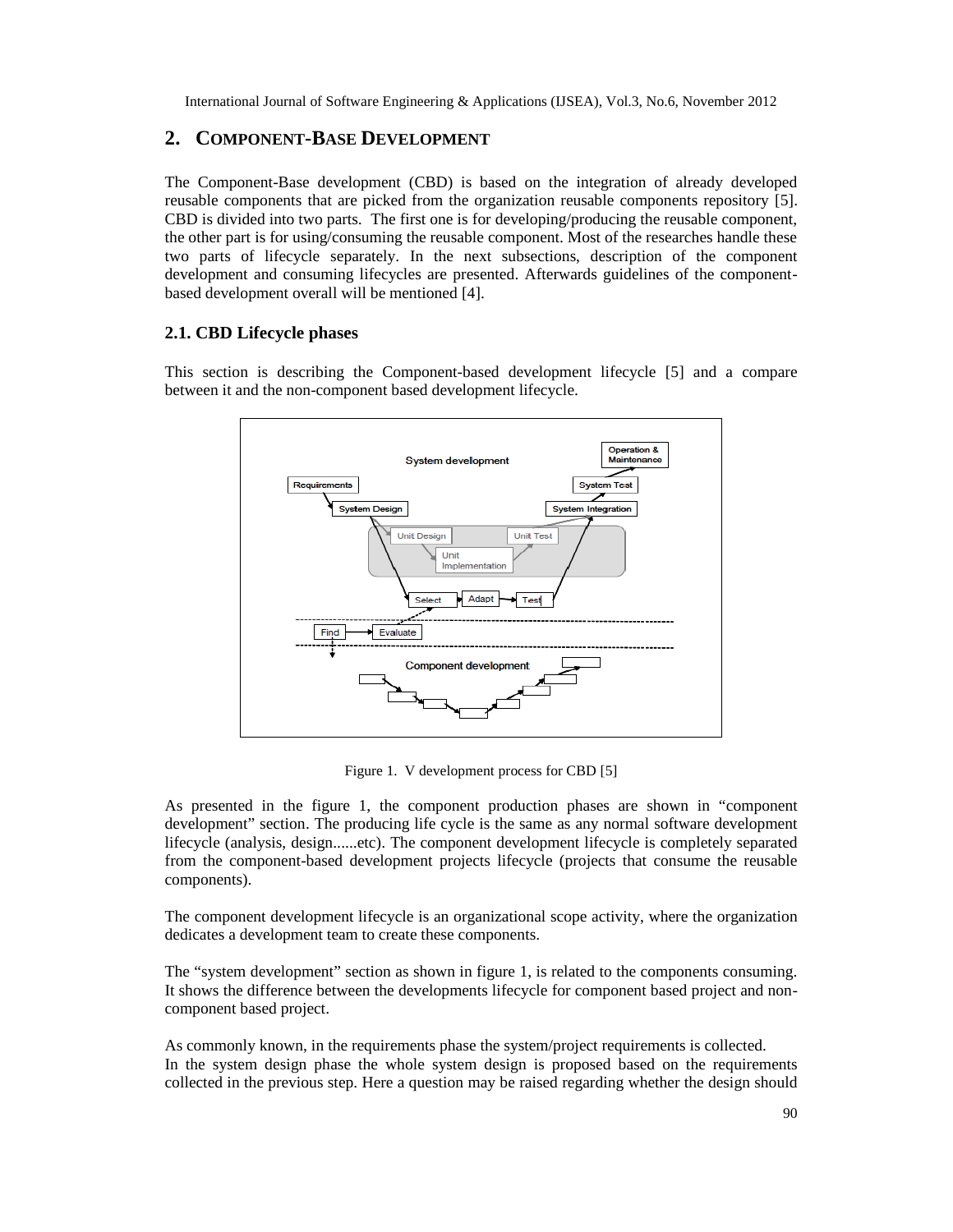be twinkled based on the components in the repository or should the designer ignore this point and subsequently design without looking at the repository.

The grey block in figure 1 shows the lifecycle phases related to non-component based lifecycle. These phases are the difference between component based life cycle and non-component based lifecycle. Here in the grey block, there will be unit design phase of the systems' components. Then unit implementation based on the unit design in the previous step. Afterwards, there will be a unit test for the implemented software pieces.

Figure 1 also shows the phases of select/adapt/test. These three phases are different from the noncomponent based development lifecycle phases.

In the select phase, the developer will look in the repository to find the component that will mostly match the system design. As in figure 1, the developer will look in the repository for all possible components to match the system design. Then the developer will evaluate the retrieved components to decide which components will be used. Many researches focus on the evaluation and component validation techniques [3].

In the "adapt" phase the developer will have to modify in the component if it doesn't completely fit the design. However if the component matches the design perfectly then this phase will be skipped along with the test phase as the component will be ready for system integration.

The test phase will take place after the component modification in the previous phase. The test will be unit testing for the modified functionalities of the component.

In the system integration phase the different components implemented or reused from the previous phase will be integrated together. Integration test will take place in this phase too. In the system test phase the whole functionality of the system will be tested against the system requirement and design.

By the final phase operation & maintenance, the system will go live in production and maintenance on it will take place whenever needed.

#### **2.2. Component-based Development Guidelines**

In this section we will talk about the guidelines for component development and the selection criteria for the components from the repository [4]. There are some guidelines to help the producer while designing and developing the components, these guidelines will help him focusing on the abstraction path and verifying the components against the objective of reusability. There are many categories for the guidelines some of them are [7]:

• Language-oriented reuse guidelines

Reusability is supported in most programming languages and specially the Object Oriented programming language. It's up to the developer to use these functionalities provided by the programming language to generate a reusable component. But the developer should be aware of the language capabilities which could help in the reusability development (packaging, encapsulation, information hiding.....etc).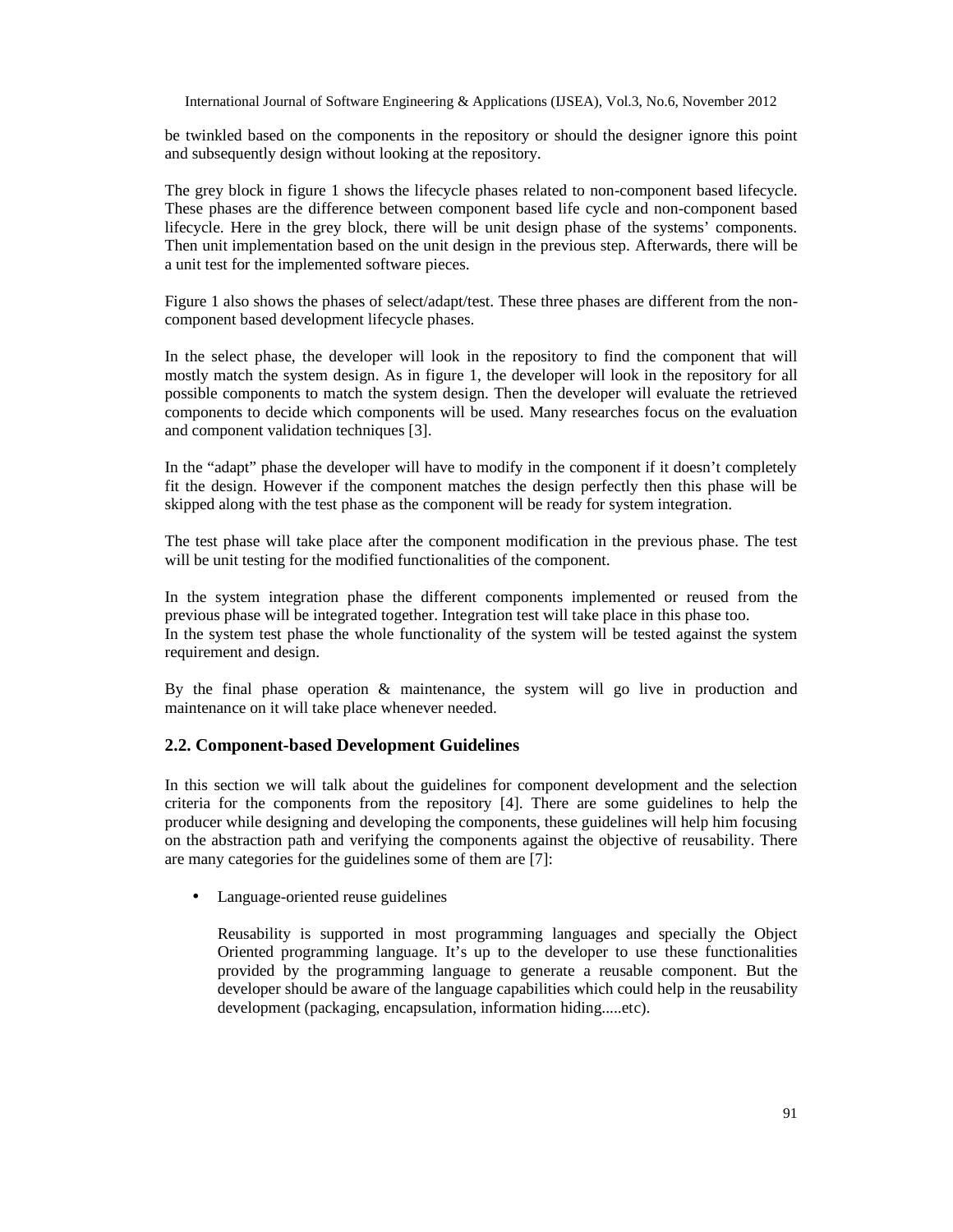• Domain-oriented reuse guidelines

The reuse component development will be based on a given application domain. Each business domain has a common logic which makes the generalization inside this domain much easier than doing it within different domains.

- General high-level guidelines [8]
	- o Conducting software reuse assessment.
	- o Performing cost-benefit analysis for reuse.
	- o Adoption of standards for components.
	- o Selecting pilot project for wide deployment of reuse.
	- o Identify reuse metrics.

On the other hand, selecting the components from the repository is not easy. Many techniques are used in classifying the components in the repository [9]. The developer has to select the most suitable component to fit with the new project's requirements. The selection decision will be very hard when there is a poor documentation of the components. The adaptation of the component might be too complex, that it will be easier to implement the component from scratch.

The decision of implementing the component from scratch or adapt an existing component depends on many factors. The most important factor is the cost, whether implementing from scratch cost more than adapting an existing component or not.

The cost difference can be calculated by the given formula [8]:  $C_{\text{save}} = C_{\text{s}} - C_{\text{r}} - C_{\text{d}}$ 

Where  $C_s$  represents the cost for implementing the component from scratch,  $C_r$  represents cost of adopting a reusable component, and  $C_d$  represents the actual cost of delivering the component.

#### **3. INTEGRATED COMPONENT-BASED DEVELOPMENT MODEL**

In this section the proposed "integrated component-based development" (ICBD) model and lifecycle are presented. First, ICBD life cycle details are discussed. Then proposed guidelines and templates are provided.

#### **3.1. ICBD Life Cycle**

ICBD main objective is the integration of the two separated activities: reusable component producing and reusable component consuming. While other researchers studied either producing or consuming, ICBD model utilizes the daily projects activities in producing the reusable components. ICBD is constructed from normal project activities/life cycle phases plus new phases and responsibilities of already existing ones. As presented in figure 2, blue blocks present normal non-component development phases. Green blocks are the component producing proposed phases, while red are the proposed component consuming phases. The gray repository represents reusable component storage repository.

As presented in ICBD lifecycle, the project activities start normally according to iterative lifecycle (or Agile). After putting the high level design, the team goes into component searching activity, the team looks up the needs from the reusable component repository. Either the team could find a component and consume it (red consuming part would be described later), or the team would implement the requirements from scratch.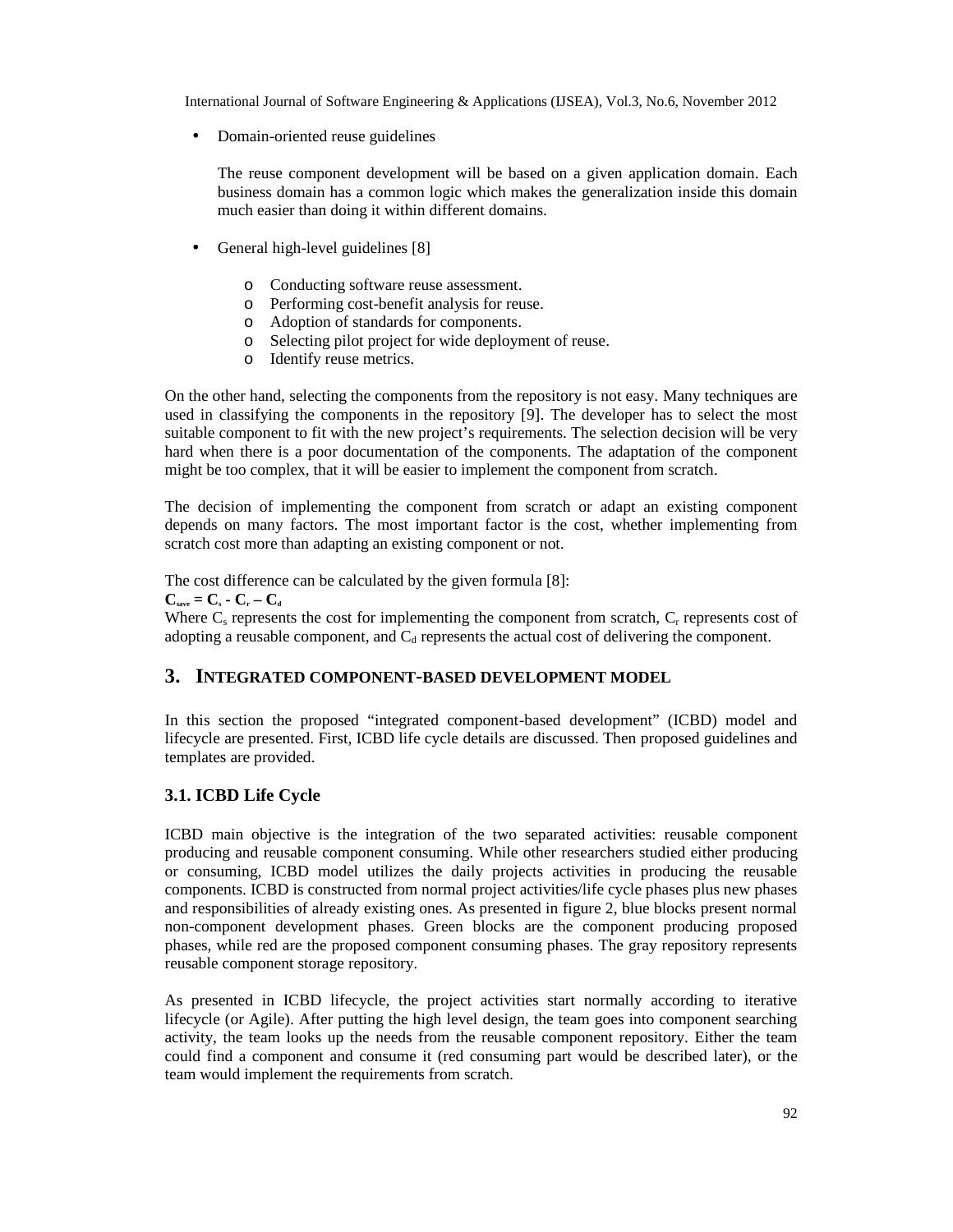All the implementations that are done in the project go into component producing part (green blocks). Details of each block are presented later. ICBD is always targeting enriching the reusable component repository, so the repository is the centre point of the life cycle that the producer ends with and the consumer starts from.



Figure 2. Proposed ICBD lifecycle

As presented earlier, the component development is either separate organizational activity or post project activity. In ICBD, the component producing is run through on the normal project activities. The normal project daily effort is used towards enriching the reusable components repository for the future needs.

The blue blocks are not discussed in details here due to their popularity.

The component consuming blocks (red) are:

Search/Select Component:

In this activity, a senior experienced technical person searches in the repository for components that fit the project needs and the high level design disciplines. Searching in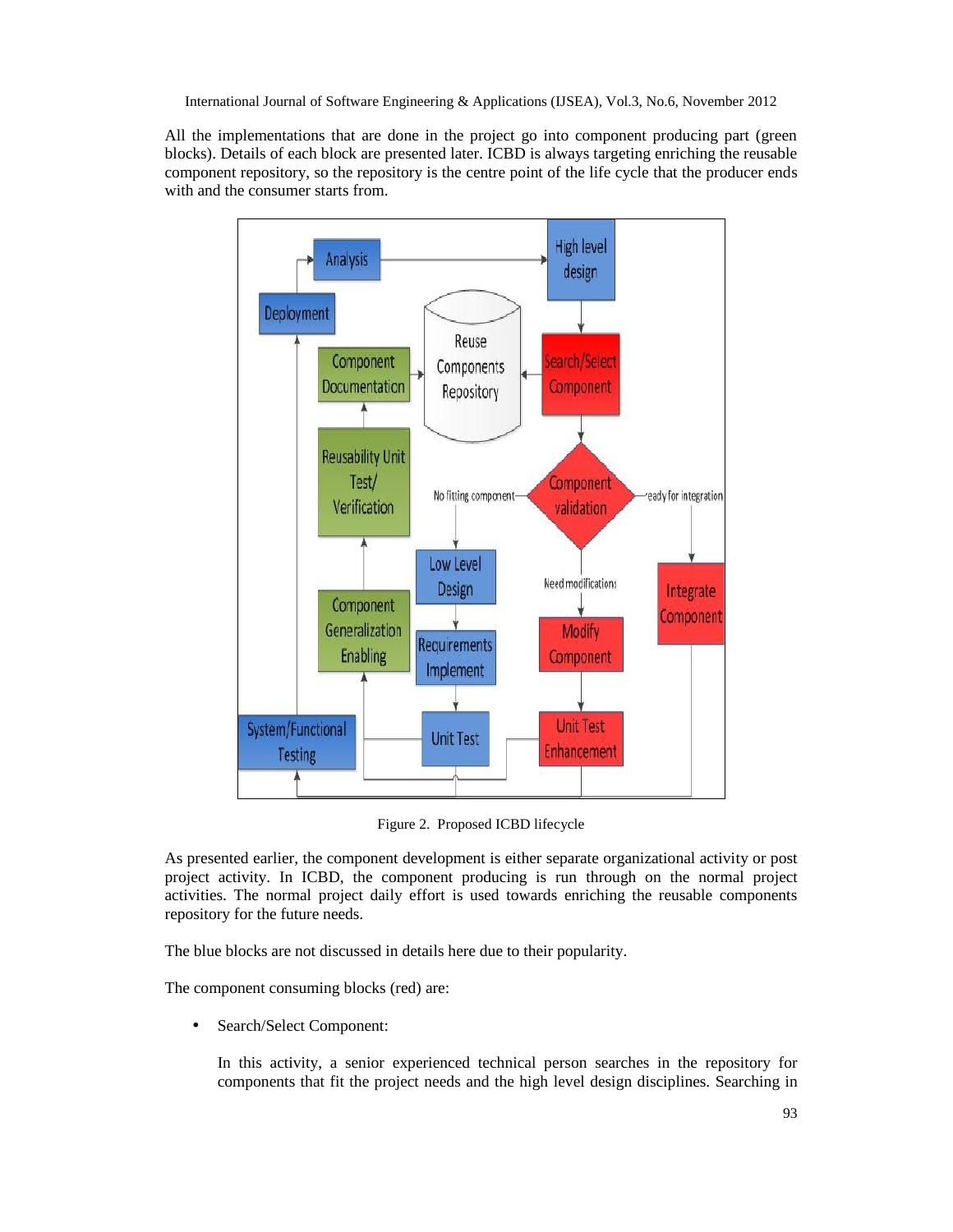the repository with a huge number of available components is very tough task. ICBD proposes documentation meta-data information of each reusable component in the repository. This documentation should be done as a part of component producing. The selection phase uses an automation search according to this documentation factors. The documentation template "ICBD component meta-data template" is presented in details in the next section.

- Component Validation Check:
- After retrieving the search results there are three scenarios applicable here:
	- o No component available with needed requirements: the project life cycle continue as if it is normal non-component development project. The project starts in low level component design. ICBD requests that, the low level designers always do their best in making the design as much general as possible. This is only ICBD recommendation that should run without actual doing any project budget/plan violation. If the low level design, implementation and unit test is general, it would be perfect. If they are not as general as needed, it would be handled later in component producing phases as described later in this section.
	- o Fetched component is 100% matching the requirements (black box component): the component is integrated directly into the project as described later.
	- o Fetched component is NOT 100% matching the requirements (white box component): the component is adapted then integrated into the project as described later.
- Integrate Component:

If the component is entirely matching the needs, it is considered as a black box component. The component is integrated with no extra unit test effort (the component is already tested during the component production phases). Meanwhile, functional testing will run after the integration to validate the functionality and the integration efficiency.

• Modify Component:

If the component is not completely matching the needs, it is handled as a white box component. The component needs some enhancements or changes to fulfil the project needs. It is mandatory before the integration within the project.

This enhanced version of the component would be a candidate for new reusable component or new version of already existing component.

• Unit Test Enhancement:

Extra unit test effort is needed according to the component changes. Meanwhile, functional testing will run after the integration to validate the functionality and the integration efficiency.

Now we will discuss the component producing blocks (green):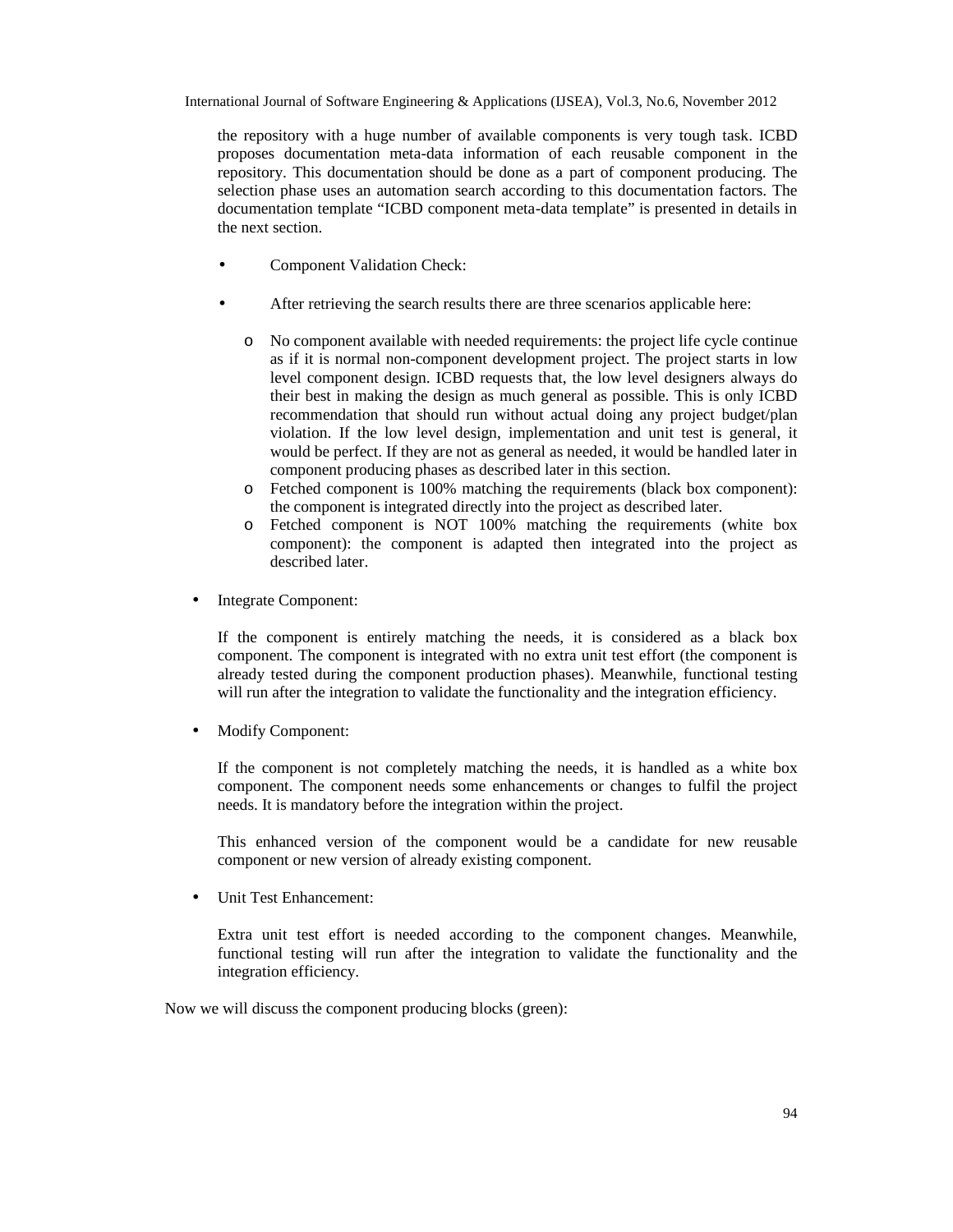• Component Generalization Enabling:

Coming from scratch component development or from modified reusable component activity, the generalization enabling is the next phase. In ICBD, a team should be structured to be responsible for the components producing. This team is cross organization team, that contains a member of each project. In this phase, the design and implementation of the component is revisited to be very generic and configurable to be applicable for reuse in other projects. What we mentioned above is that, if the design and implementation exert an effort in doing the work in a proper reuse way, it would minimize the needed effort here. Absolutely, may be the team of the generalization decide that, this stuff is very coupled to a specific project and no use in enabling it for reuse. If so, the lifecycle of the producing is stopped here for this component.

The level of the component size vary from very fine-grained component till functional module or complete service, so the component X could be generalized and after that it is generalized again beside component Y under a bigger component Z. This point is very tricky, when a component should be generalized and when not. The main rule of this point is "will this encapsulated item needed as it is in the future?". If the answer is yes even if the subcomponents of it are already available but there is a need for the subcomponent and also for the complete bigger one.

• Reusability Unit Test / Verification:

Here a unit test for the component is done. In ICBD, unit testing is a mandated deliverable part in each reusable component. It would be enhanced in further projects if the component is selected and modified. The designer of the unit test should only care about the reusability purpose.

• Component Documentation:

Documenting the component is mandatory in ICBD. The proposed template is described in the next section.

#### **3.2. ICBD Documentation Templates**

In this section the proposed component documentation template is provided. As presented in figure 3, each component in the repository should be tagged with these meta-data. The automated search for the component uses these meta-data fields as search criteria.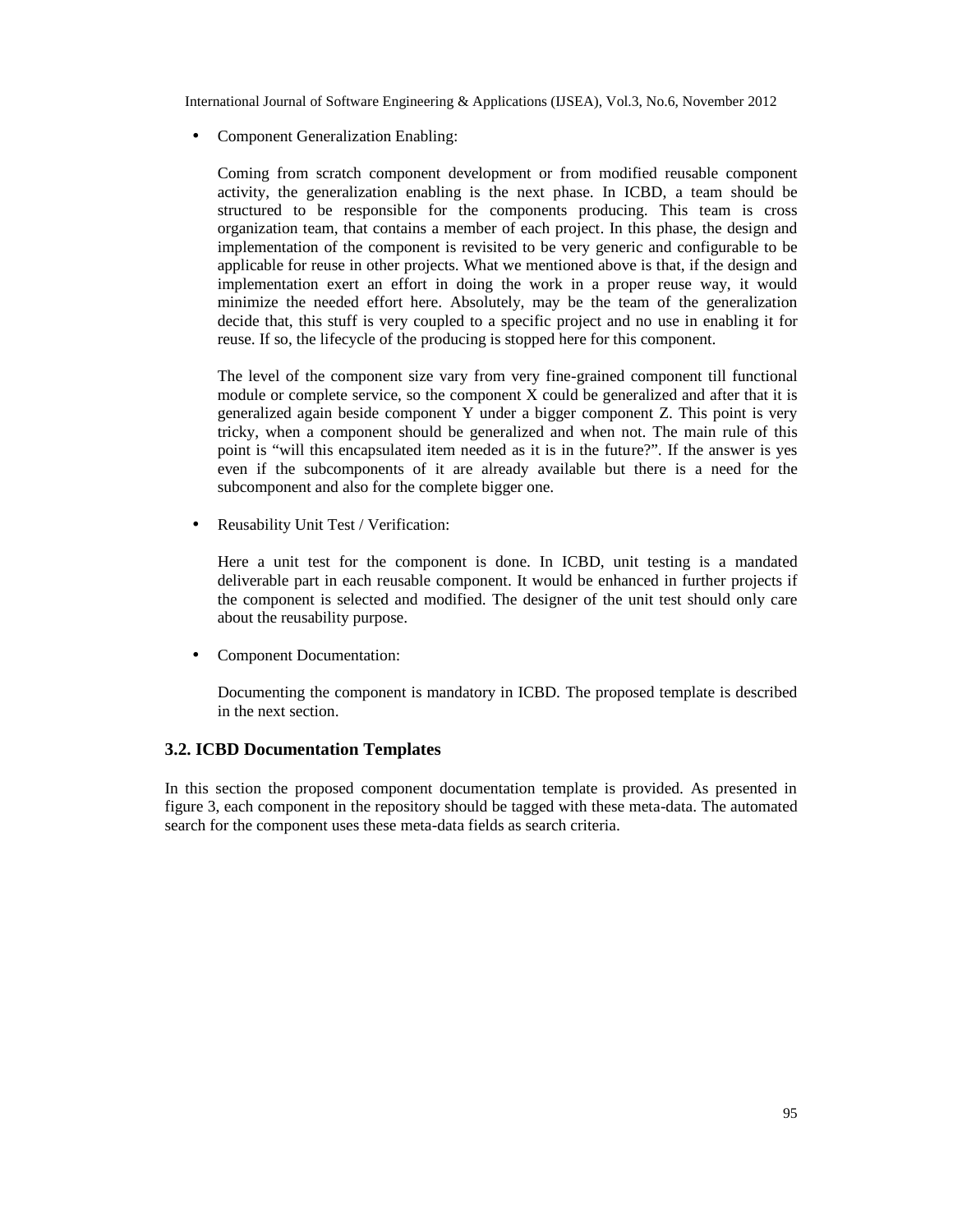| ICBD Component Metadata Template |                                                         |
|----------------------------------|---------------------------------------------------------|
| *Component ID                    | Example: 157                                            |
| *Component version               | Example: 2.1                                            |
| *Functional description          | Description of component functionality                  |
| *Real case description           | Description of real project that needs/creates this     |
|                                  | component.                                              |
| *Implementation technologies     | Example: Java, JSF, Log4j                               |
| *Technical compatibility         | This component is compatible with JSF web applications  |
| * Technical restrictions         | This component is not valid to desktop applications     |
| *Input schema                    | Here attaching XSD, XML, Class diagram                  |
|                                  | whatever describe the input of the component            |
| *Output schema                   | Here attaching XSD, XML, Class diagram                  |
|                                  | whatever describe the output of the component           |
| *Integration details             | Attachment of technical documentation, diagramsetc      |
|                                  | which describe the integration of this component,       |
|                                  | configuration and all others usage information needed   |
|                                  | (not internal component details)                        |
| <b>Technical details</b>         | Attachment of internal technical details documentation, |
|                                  | diagrams (optional)                                     |
| <b>Test scenarios details</b>    | Attachment of test cases scenarios documentation. It    |
|                                  | might be unit test cases documentation, testing team    |
|                                  | high level scenarios or test cases (optional).          |

Figure 3. Proposed ICBD reusable component documentation template

As presented in figure 3, each component has unique identification. Version of each component is very critical during continues component modifications and improvements.

Functional description is very important for the consumer. Also ICBD requires a short description of the real project that creates this component to give the feel for the consumer where that component was needed to fulfil the needs.

Technical implementation details are listed in this template, also any technical compatibility or restrictions of using the component. Presenting technical high level information is very critical towards consumer time saving.

The input and the output schema is needed for the component integration. ICBD tries to be technology independent, so it gives the flexibility of documenting that in whatever the way. It could be XML, XML schema, UML class diagram.... etc.

Integration description document is mandatory item in the template. This documentation is from user (consumer) perspective, it describes how you could configure and use this component without going into any internal details of the component itself.

Technical description document is not mandatory item in the template, while we expect that it should be filled down in all the cases. It is not mandatory just to avoid making the template too complex. Missing this part makes the component drift to be black box component, it could be integrated as is, and otherwise it could not be adopted due to missing technical information. The proposed ICBD technical description document template is not presented in this paper, while any technical description document containing UML diagram fits here.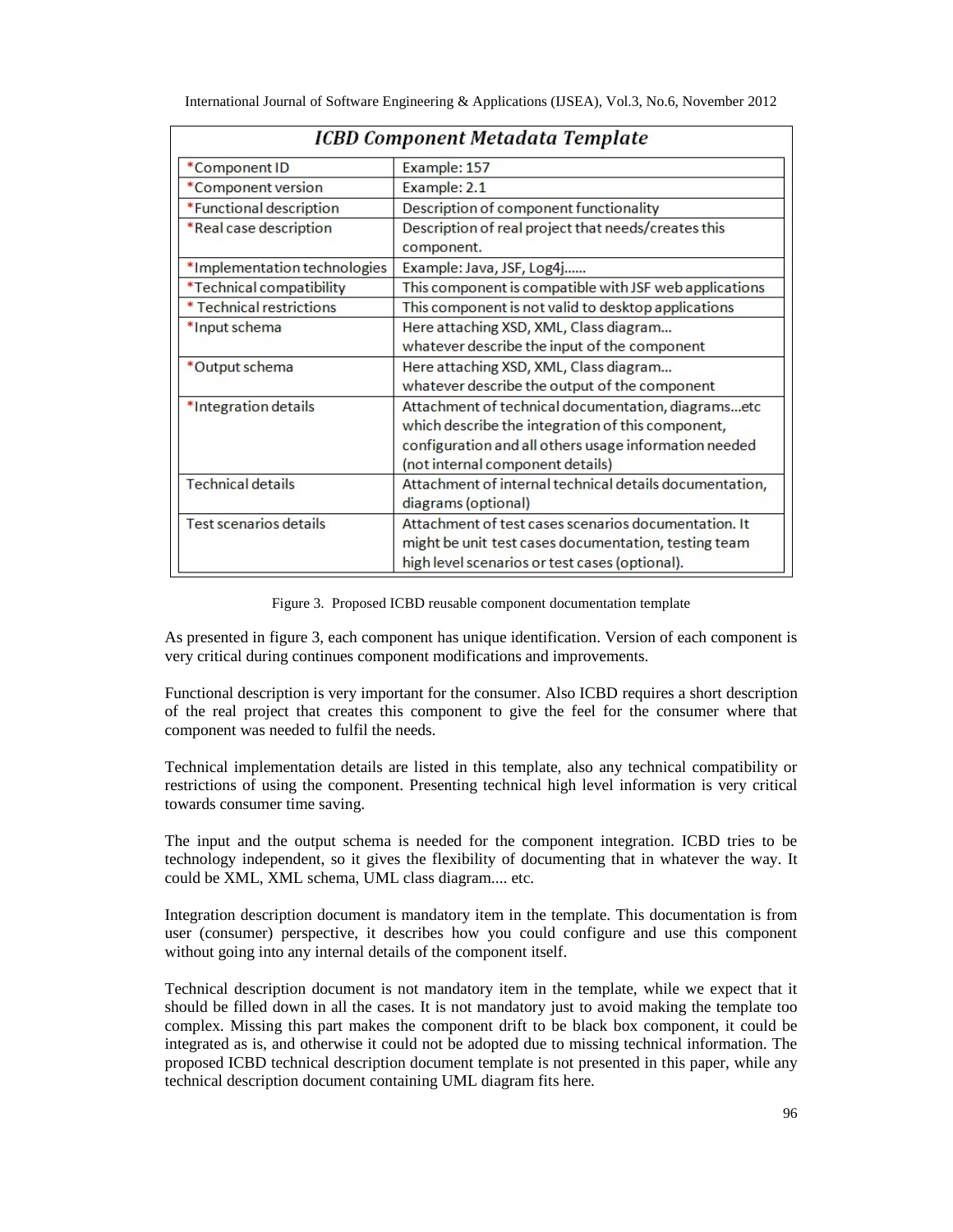The last item in the template is the test cases scenarios. This field just describe the expected behaviour of this component. Without this document, the consumer only expects the behaviour from the functional description part. So it is needed for consumer decision either use this component or not. The unit test itself is part of the reusable component delivery, description of this unit test is expected to be allocated here.

#### **4. ICBD ASSESSMENT AND EVALUATION**

This section presents the evaluation of the ICBD and its pros and cons against component-based development and non-component based development

The pros of the ICBD model are: -

- ICBD increases the quality against the non-component based model due to the reusability of the components.
- The same project will act as a consumer and producer, this will increase number of reusable components added to the repository. The repository is expected to expand faster than what it does in the component based model
- ICBD increases the quality against the component based model. The count of the reusable component in the repository is more than what created from CBD model. This increase comes from injecting the reusability activities in daily project implementation activities which was not the case in CBD. More reusable components mean more reusability percentage, which impact the quality positively.
- The reuse will be a daily activity as it's involved in many phases of the ICBD.
- The documentation process and templates proposed in ICBD model makes the selection phase easier than the CBD model and takes less time, automating the selection phase grantee better results accuracy.
- The structure of the team which is responsible for the generalization phase will minimize the duplication of components in the repository. This will decrease the time spent in the selection phase against the component based model and save any waste of unneeded generalization.
- The generalization of the components will be easier than in CBD, because it will be considered when designing the component, plus taking the reusability into consideration in all the projects normal activities (it is a subject of the real projects' teams' collaboration and understanding).

The cons of the ICBD model are: -

- The intense of the reusable component production depends on the willingness of the developers; however it could be encouraged by the organization according to the organization direction. The component's production team is very critical part of the cycle, it could conduct a very rich generalization, or it could harm the process according to their performance, unit test, documentation....etc.
- Component selection and adaptation could be complex task in early organization transformation period from non-component to ICBD, but this complexity is decreased by time and becomes a part of the technical team culture.

Applying the model depends on the existence of qualified and experienced technical persons who are able to perform the generalization phase and sometimes complex modification of the selected components.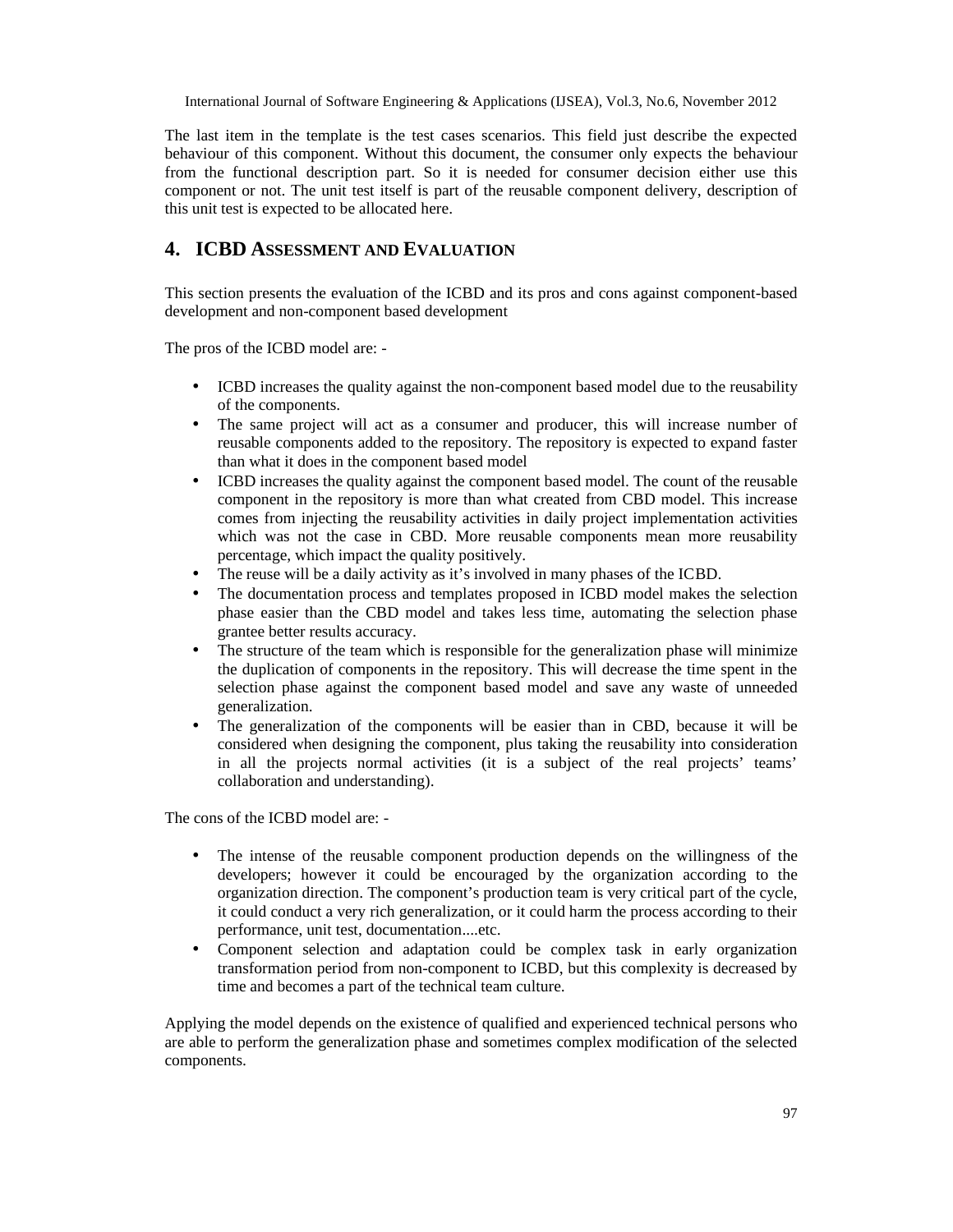ICBD is currently under validation in real use case, a use case description is presented in the next section while it is still a running case study.

#### **4.2. ICBD Case Study**

Software development centre that contains around 200 technical (Architects, designer, and developers) was running on non-component based model. All this centre projects are in one domain with different customers (5 customers in same business domain). It tries to switch to component-based model to minimize the effort in the projects and utilized the common effort. It applied the post projects model. After the project delivery, the centre tries to find what could be extracted to be used in further projects. The really extracted components were around 5 finegrained and medium-grained components (for example, reporting component for web applications) per quarter. The usage of these components was almost zero that comes from not encouraging the projects to select reusable components for using beside poor documentation of the component. Also the little number of components makes the options very poor, so the selection percentage is very low.

Using ICBD increases the number of reusable components to more than 70 components per quarter. This huge number of components beside the automation of selection indicates that, the reusability (consuming) in the next quarter would decrease the projects effort by 40%. We estimate that this percentage might increase to 70% after 2 quarters due to repository enrichment.

### **5. CONCLUSION**

Component-based development is a trend for cost cutting and quality improvement in the software production world through reusing of already developed components. The component term is varying from very small scale component till a whole configurable project. The component sizes start from just a class in object oriented programming language (or even a method in a class) till a complete configurable product.

This paper discussed the reusability concept in component-based development (CBD). It mentioned the roles and responsibilities. It studies CBD model, its lifecycle, component based development guidelines.

Afterwards, it presents "Integrated Component-based Development" (ICBD) model. It is an integrated life cycle that conducts more productive software process by integrating the components producing and consuming phases into 1 complete lifecycle. ICBD is enriched by documentation templates, recommendations and mindset changes. This paper demonstrates ICBD phases and supplementary details and templates.

The theoretical comparison presents ICBD's efficiency versus non-component and CBD models. Running case study shows very promising results that are mentioned in this paper. Using ICBD in application development centre that have around 200 technical guy and works in one business domain could decrease the effort of the new projects by 40% after 3 months of applying. This percentage estimated to be increased to 70% after 6 months as long as it is applied properly. This percentage of efforts' cutting would decrease the cost of the new projects and obviously increase the quality of the new product, parts of this new product have been integrated and tested successfully in previous projects.